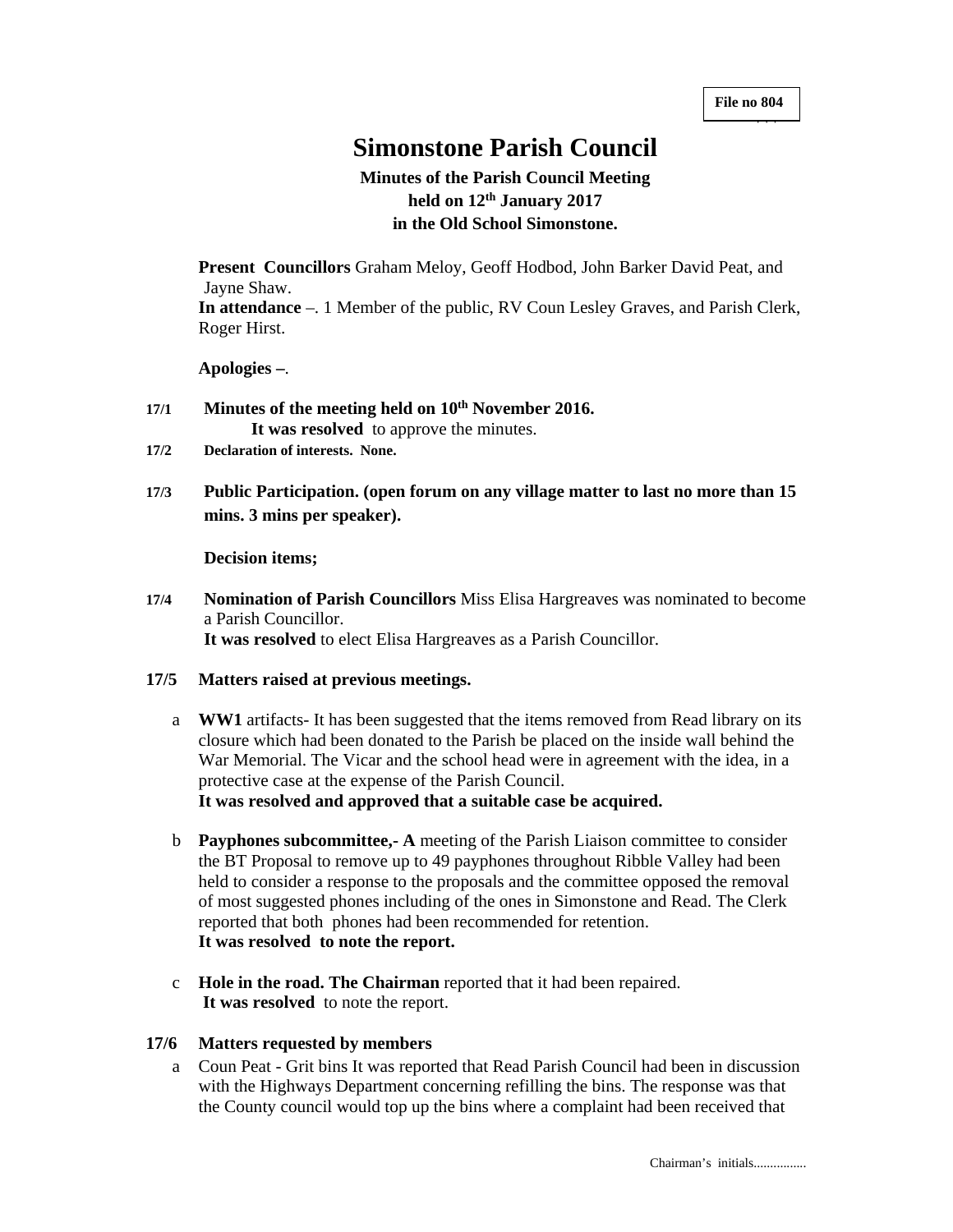they required filling by reporting it via the "Report it Roads it Lancashire" website or by ringing 08450530011.

## **It was resolved to note the report**.

b Coun Hodbod had requested Dog fouling Posters. The Clerk had obtained some posters from RVBC.

**It was resolved that** Councillor Hodbod would place them at appropriate places in the village.

## **17/7 Correspondence.**

- a It was reported that a number of notes of thanks and appreciation had been received from people who attended the Christmas Party and events held in the village over the Christmas period. The School and Church authorities along with volunteers organisation Guides, Brownies, Scouts and Rotary (Padiham) were thanked. This year more people attended events than in past and it proved to be a most successful time and it was very pleasing to see so much interaction between the generations.
- b **It was resolved** that the Parish Council's thanks be sent to the various organisations.

## **17/8 Reports**

- a The Christmas tree erection -There had been a good team of volunteers who turned up and the tree was erected in good time and there were no hitches.
- b Christmas light switch on The later time of 6.30pm when the lights were switched on proved to be a better time for people to attend. The Brownies assisted in serving refreshments and providing play activities for the young children, Padiham Rotary Club assisted and added much to the pleasure of both young people and parents who attended.
- c Retirees Christmas Party Members had delivered 140 invitations around the village. 80+ acceptances had been received which met the number of available places. Unfortunately 15 people failed to turn up though 6 apologies had been received. However a greater proportion of thanks via various sources had been received. It was agreed that invitations be modified so as to avoid confusion regarding who were able to attend should acceptances be oversubscribed. **It was resolved to note the report**
- 17/9 It is becoming apparent whilst the Parish Council has developed additional activities during recent years for the community to enjoy there are only 8 parish councillors when there is a full council. In order to continue with some of the activities there is a need to consider ways of forming a group of residents who would be interested in maintaining and possibly developing a Community Activities Committee. Failure to gain some local assistance means there is a possibility that activities may have to be curtailed. However, before a final decision is taken it is usual that at this meeting we start the preparation for the next years activities.

#### **It was resolved that the**;

.

- a Date for erecting the Christmas tree is to be on 25<sup>th</sup> November,
- b Switch on and blessing of the tree to be on the  $28<sup>th</sup>$  November.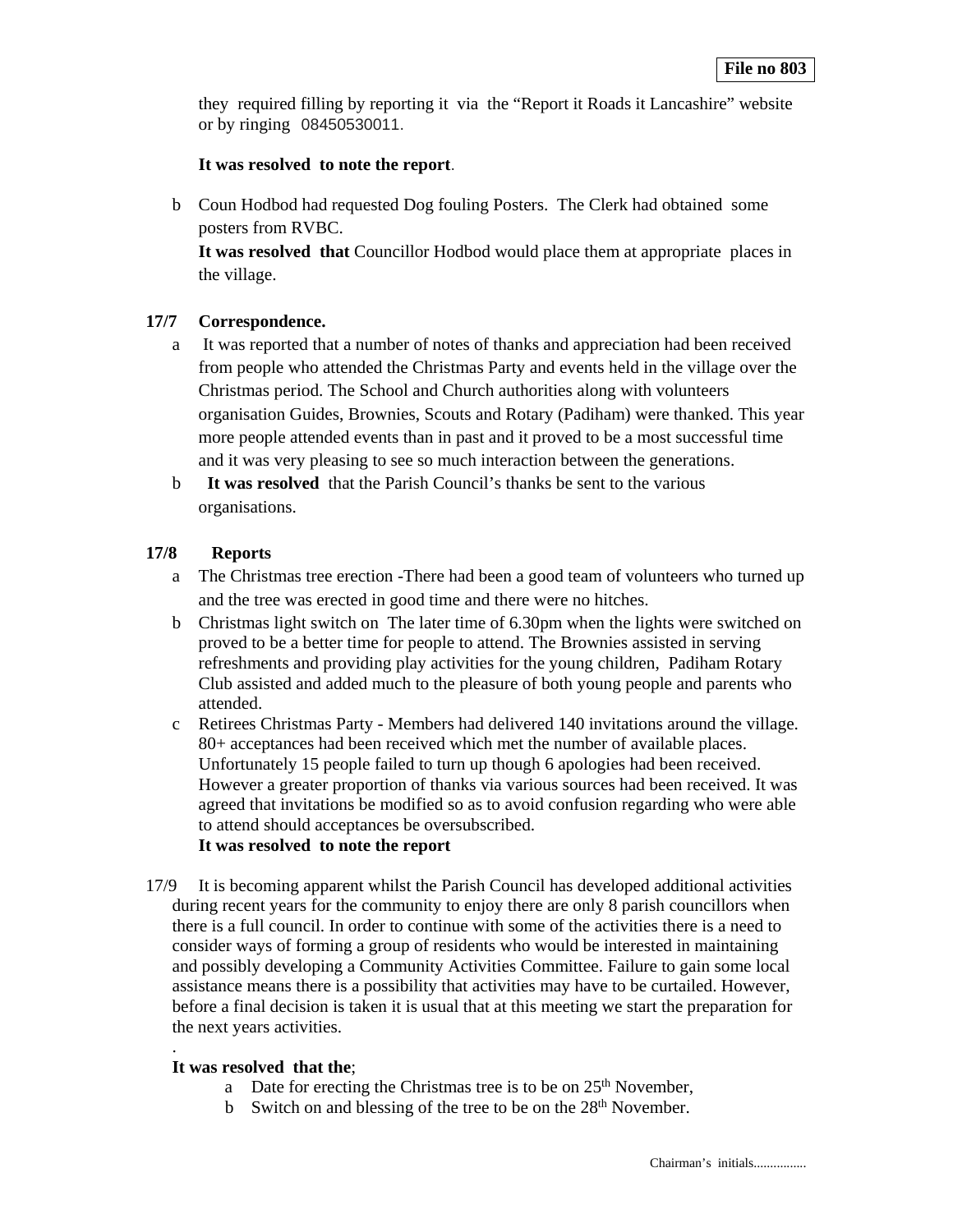- c Dates for the next Christmas party, either the  $2<sup>nd</sup>$  or  $9<sup>th</sup>$  December to avoid clashing with Read Parish Council party
- d It was decided that the meal had been successful and the arrangement to be replicated.
- e Members would consider a different form of entertainment which will be discussed at the February Parish Council meeting when suggestions can be considered.

## **17/9 Planning**

| Application no | Officer Victoria Walmsley Tel:                             | Grid 377553 435416 |
|----------------|------------------------------------------------------------|--------------------|
| 3/2016/1156    | 01200414500                                                |                    |
| Address        | Location: Tythe Barn House Whins Lane Simonstone Near      |                    |
|                | Burnley BBI2 7QR                                           |                    |
| Proposal       | Proposed 1 dow alterations and removal of projecting front |                    |
|                | balcony.                                                   |                    |
| Parish Council | No objection                                               |                    |

| Application no<br>3/2016/1192 | Officer Nick Birkett 01200 414571                                                     | Grid ref |
|-------------------------------|---------------------------------------------------------------------------------------|----------|
| Address                       | Location: Hammond Ground Whalley Road Read BB12 7QN                                   |          |
| Proposal                      | Outline residential development for 50 units including reserved<br>matters for access |          |
| Parish Council                | To make object to the proposal                                                        |          |

17/10 **LCC** Parish & Town Council Conference County Hay, Preston Saturday, 25thFebruary 2017,

**It was resolved** that the Chairman and Clerk attend the meeting .

17/11 **Martholme Greenway** Couns Barker and Meloy reported that progress had been made and a pre planning meeting had been held with Ribble Valley planners and that SUSTRANS were in the process of drawing up a planning application for the first stage of the Scheme.

Councillor Meloy told the meeting that he was to join the Group so he is covered by insurance when he assists the Group and to comply with the Parish Council Members Disclosable Interest Pecuniary Interest legislation. **It was resolved** to note the report.

17/12 **LALC** Transparency Act, The Clerk attended an information meeting concerning grants that are available for the Parish Council to assist in setting up the necessary equipment in order to implement the statutory requirements of the Act. There are funds available for the purchase of scanners printers, website and training. Next year will be the final year of the scheme but the Parish Council will have to make an application through LALC before the 31st March 2018, in order to to benefit. The only equipment that belongs to the Parish Council is a computer and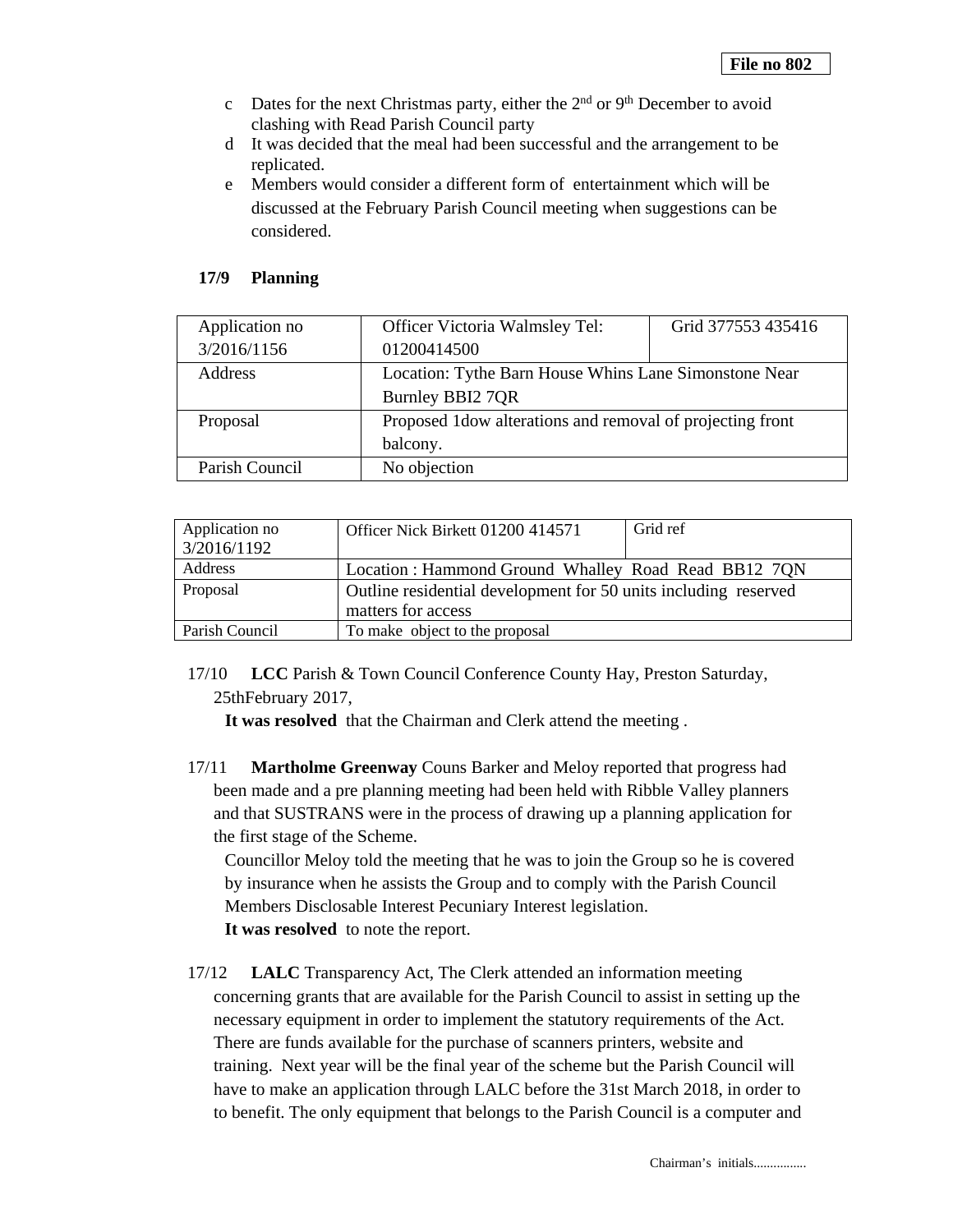it will not be eligible for replacement under the scheme but other necessary equipment will attract funding. After the scheme has been closed the Parish Council will become responsible for expenses in order for it to comply with its duties under the Act. A decision needs to be made when the Parish Council should make an application, this year or next year.

**It was resolved** to make an application for funding before the end of the scheme on 31st March 2018

## **17/13 Finance**

| <b>Payment of Accounts</b> |                      | £                    |
|----------------------------|----------------------|----------------------|
| i CA Traffic               | Spid                 | 2726,40 inc Vat      |
| ii D \Peat/Tesco           | Party material Party | 44.75,               |
| iii IRH/Tesco              | materials            | 46.53.               |
| iv Wendy Prosser           | Catering             | 600.00               |
| v Byrnes                   | Party supplies       | 95.00                |
| vi Burnley Hire            | Equipment hire       | 31.20                |
| vii IRH/Total              | Party materials      | 48.20                |
| viii Dove Syke             | Christmas Tree       | 240.00               |
| <b>Grants/income</b>       |                      | £                    |
| i RVBC                     | Spid                 | 2272.00. net of Vat. |
| ii Party                   | Donations            | .93.00               |
| iii Spot on                | Ticket/contributions | 379.35               |

**It was resolved** to note the income and to pay the accounts

## 17/14. **District Councillors report- Councillor Lesley Graves -December 2016.**

#### **Report**

## **Public Bin**

I telephoned LCC mid-December regarding the rubbish bin at the bottom of Scott Avenue on Whalley Road. For some reason it appears to have been forgotten about on numerous occasions and can be seen over flowing. Could people keep an eye out for this because the rubbish soon ends up on the floor.

## **Wheelie bin**

I received a call from Mr John Berry from Scott Avenue about his elderly neighbour who had her wheelie bin emptied and replaced with a dirty, old one which was not hers. She was extremely upset about it, she could not find her own bin which did not have a number on. I was asked if RVBC would replace it because she is an elderly lady and it had really upset her. A couple of phone calls later RVBC came and swopped it for a new one, which I thought was very nice of them. I would urge people to put numbers on their bins to prevent confusion. I bought her numbers for her bin to prevent it happening again.